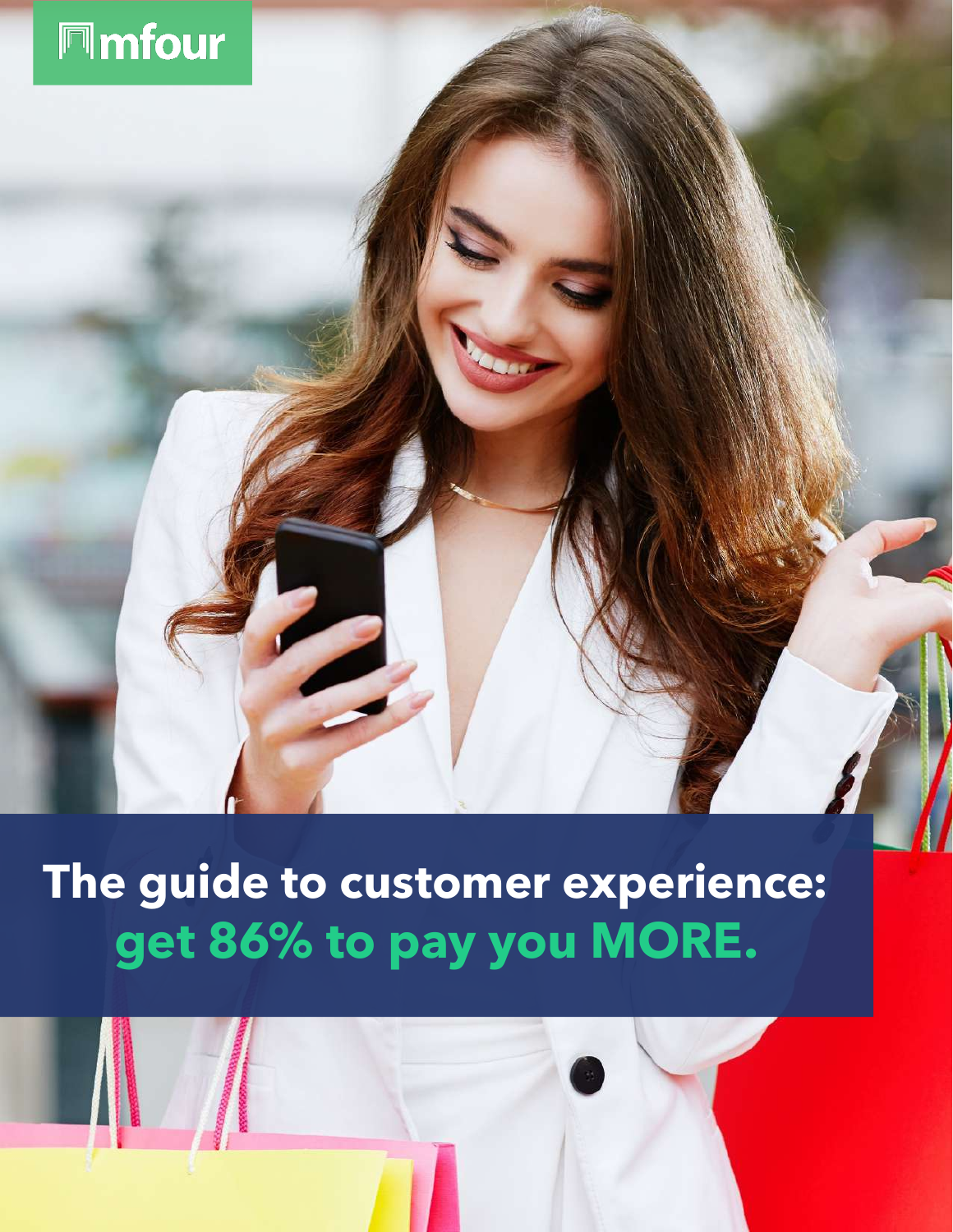# **Picture this...**

## **It's a cold, winter day.**

You step into a well-lit retailer. Remove your coat. Now, look around. Every shelf holds a handcrafted bag. Beautiful mannikins beckon, begging you to purchase.

This is Louis Vuitton.

Luxury seeps from every square foot.

### **And you're a part of it, the moment you walk in.**

It's what marketers want. We all crave impact: retailers, consumer brands and restaurants alike. Your customer experience should be so amazing, a purchase is just the next, natural next step.

So, how is your brand doing?

Find out.

This guide will dig into the details, share research and help you achieve a distinct brand lift.

Here we go.

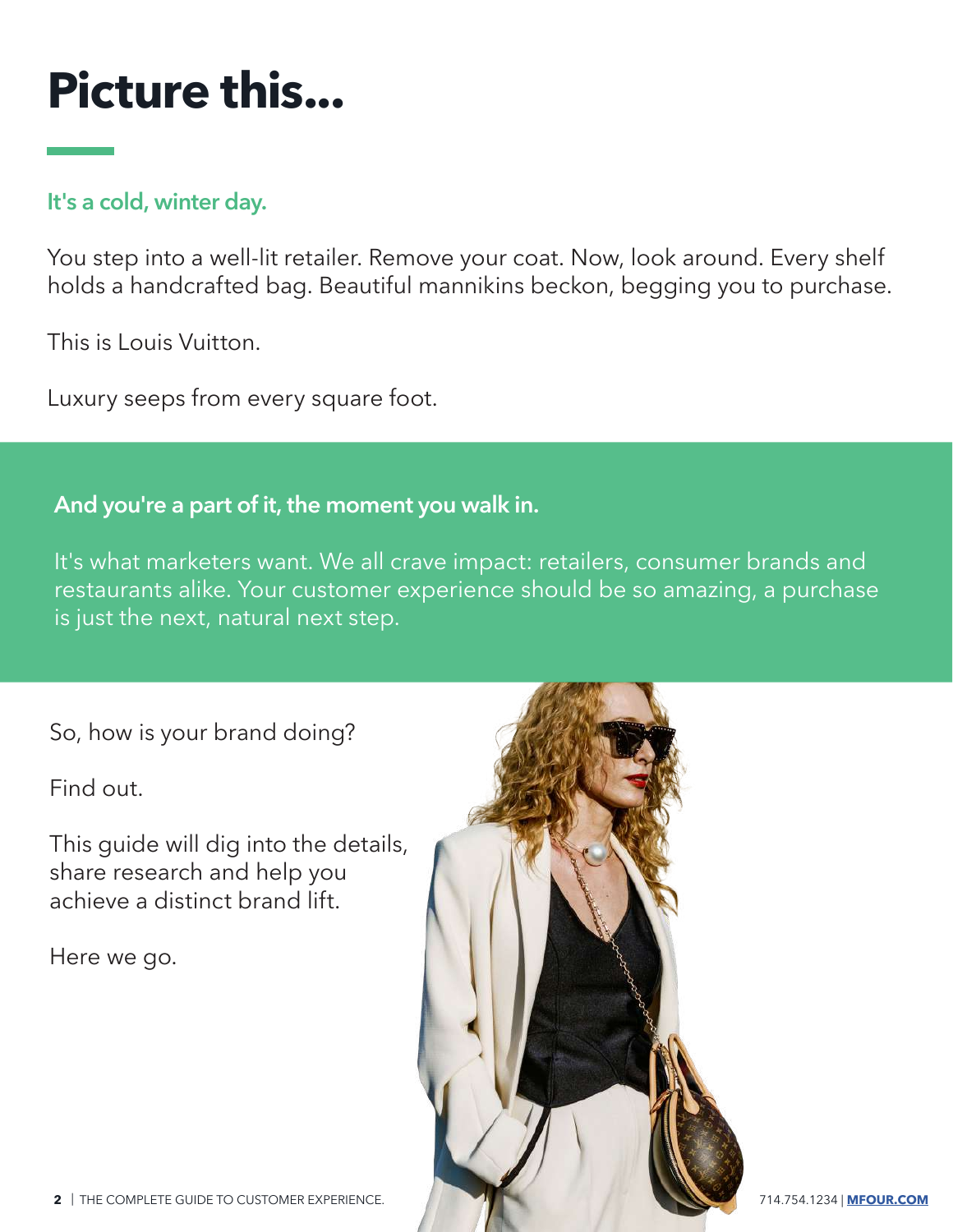

### **We'll start with the 4 Ps.**

Product, placement, price, and promotion: all impact customer experience.

That's why they lie at the foundation of marketing. It's straightforward. You put the right product in the right place at the right time — and people will buy it.

Market research fits neatly into these four buckets as well.

When the customer experience comes into question, the 4 Ps are the first places to find and scoop out improvements.

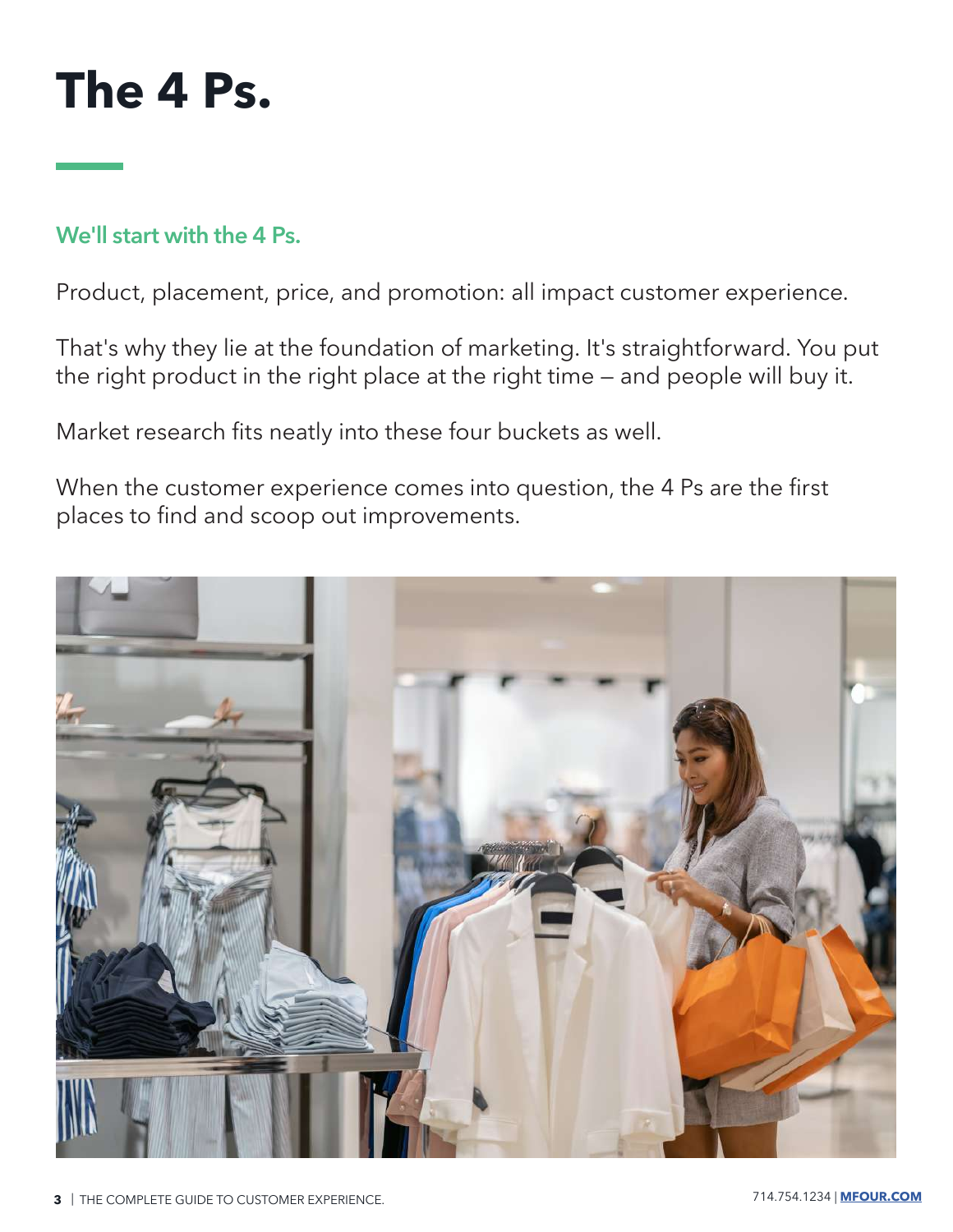## **Product.**

## **Let's get into product.**

Go back to the store.

What do you recall? That Louis Vuitton's was a handcrafted, designer purse.

That's what consumers remember too.

Perception is everything. Product details dramatically enhance a consumer's emotional connection. Luxury brands know this, and embrace it from all angles.

### Every nuance counts.

From the product — to the package it's placed in.

This is where brands like Louis Vuitton dig in deep to create an outstanding customer experience.

They put in the time to target our feelings of self-worth, and status.

The result?

These brands can charge more.

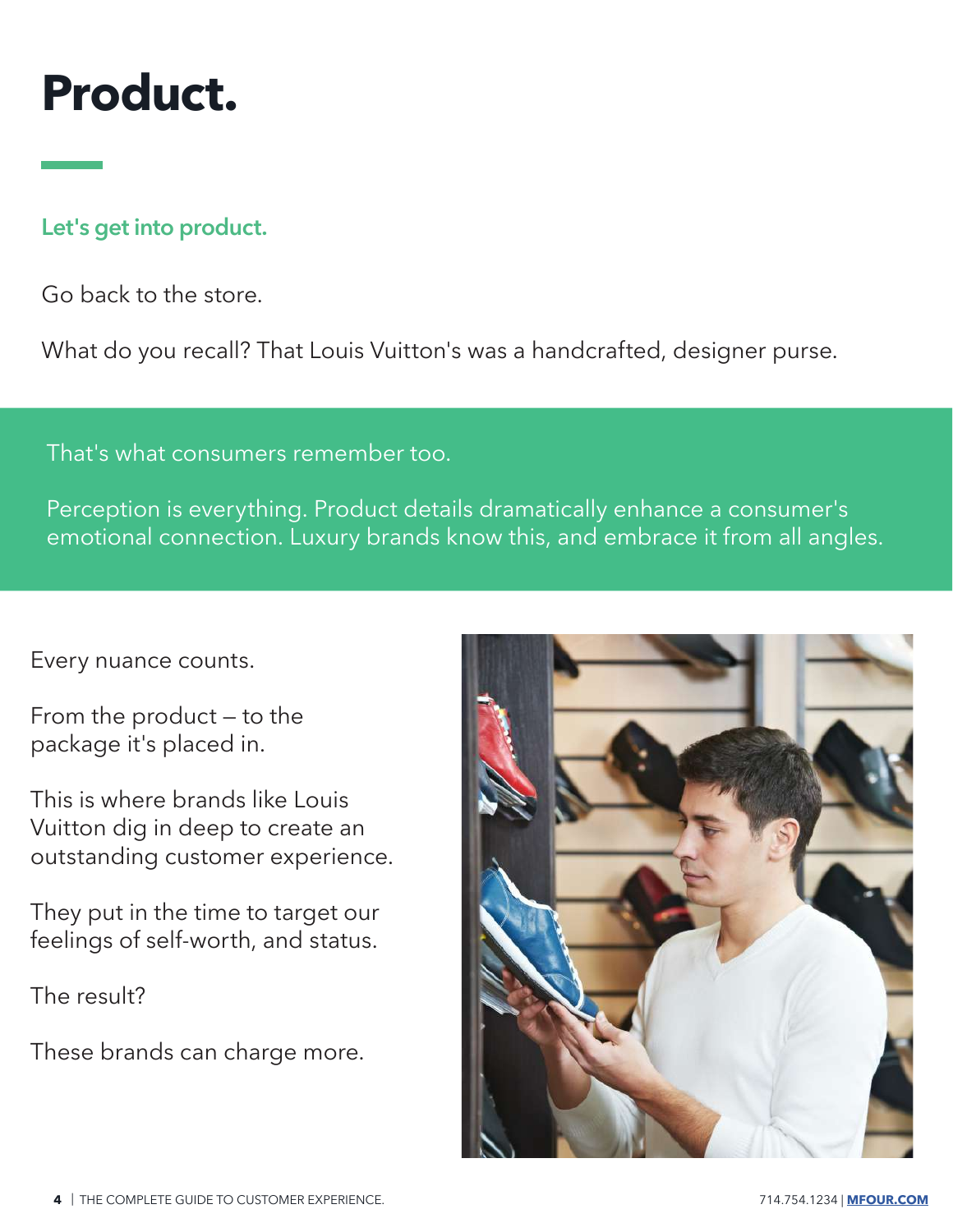

### **Next, we'll look at price.**

86% of buyers will pay you more for a better experience.

Okay, so here's how to use that stat. Take your price and product — and tie it directly to an experience they want.

Align your price to what consumers expect (hint: use research). Here's why. When you do it right, your price actually plays into the luxury experience.

Consumers are motivated by self-worth and acceptance. So, give them a product in a high-priced "luxury"category, and you reinforce those feelings.

Voila.

Perception is back in play. And here are 3 more ways to impact it:

- **1. Connect with what consumers value.**
- **2. Show why your product meets their requirements.**
- **3. Enlist advertising that builds feelings of self-worth and status.**

#### **Research Tips:**

Emotion is what drives purchasing behaviors. By catching them at the point-of-purchase, you also capture consumers' emotions.

You can do this by sending a survey to consumers when they're on your app, site, or at your location – ready to make a purchase.

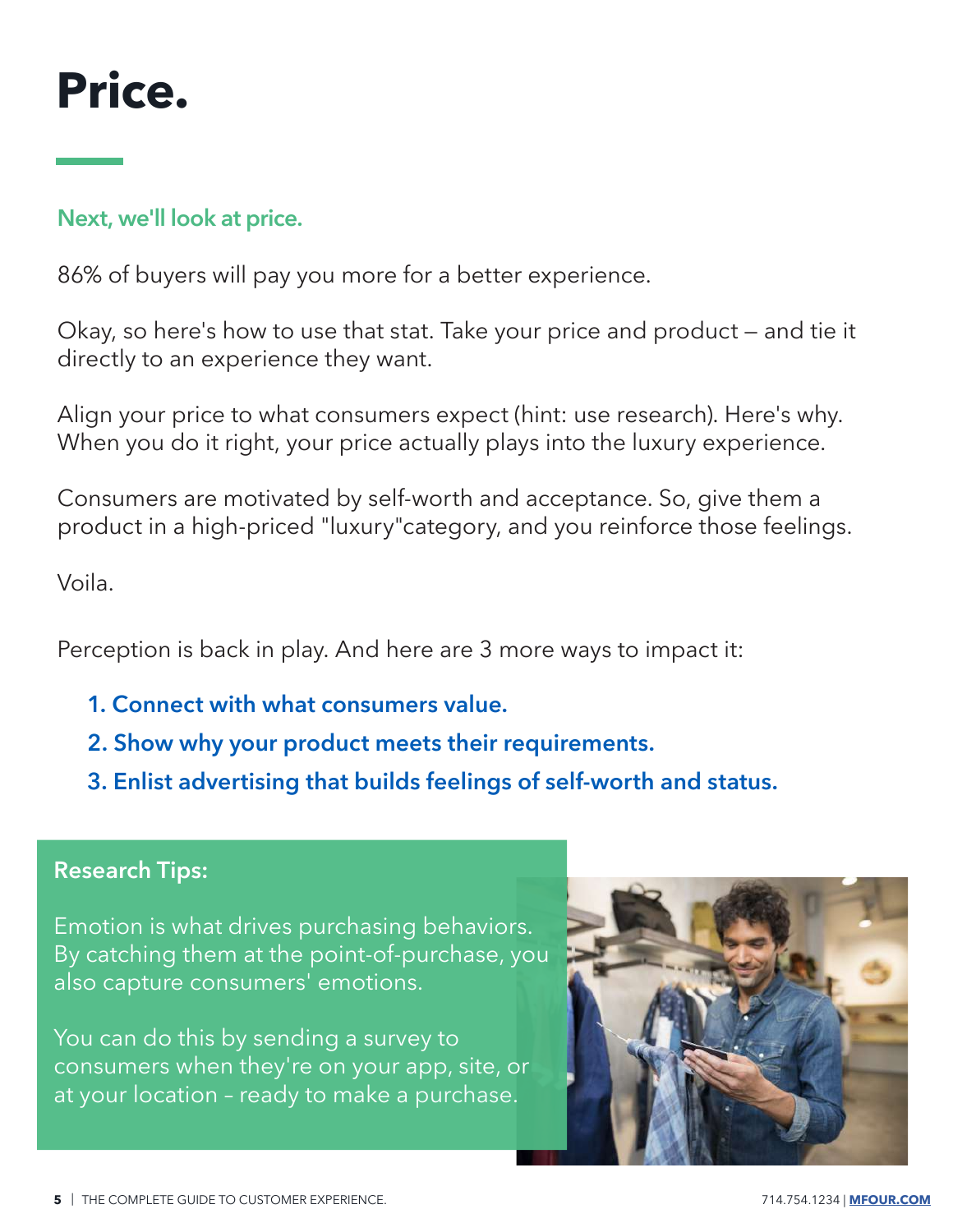# **Placement.**

## **Here's why placement is everything.**

Maybe you've heard of: "location, location, location."

It's true. The location you select is essential to your success. The saying holds true whether you're selling a product, have a restaurant, or you sell online.

Placement should create an impact in these 3 areas:

- **1. Speed.**
- **2. Convenience.**
- **3. Noticeability.**

## Why?

~80% say speed and service are the most important elements of a positive customer experience. Here's a tip.

## **Research Tip:**

Verify that people went to your app, saw your site, or visited your location.

If you have a market research app, you can use GPS to survey right as a panelist shops an app, site or any location — to get real-time feedback from consumers.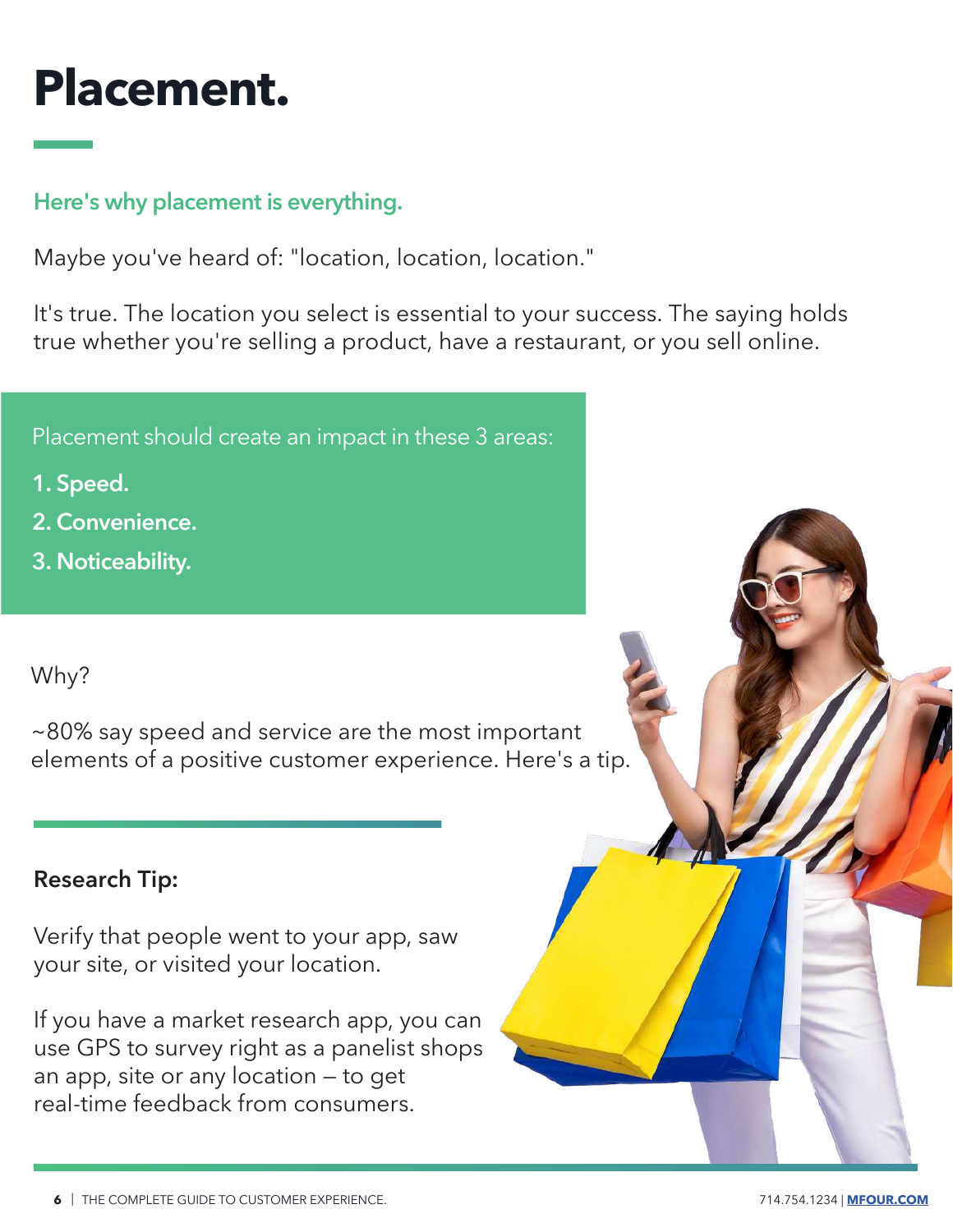# **Promotion.**

### **Promotion is essential.**

65% of consumers prefer a good experience to a great ad.

Don't waste money. If your CX needs a little work, start there. You don't want to get caught spending millions in ads, only to fail in customer experience.

Spend wisely.

Promotion has a high emotional response. So, ask yourself a few questions to gauge your stance.

- **1. Have you tested your ads on consumers?**
- **2. Is the messaging you use in your ads motivating?**
- **3. Do the colors you use resonate with your target audience?**
- **4. How does your homepage and packaging make consumers feel?**

If you can gain \$775 million<sup>1</sup> across three years, by improving customer experience, then these are questions that are worth answering. Take the time; do a little digging. And remember, research is your key to success.

### **Research Tip:**

Find out ahead of time if your ads resonate. It's less expensive than abandoning a milti-million-dollar ad campaign. When you're ready to research, be sure you're getting a true representation of your target market.

You can get a 95% completion rate for your survey, with a 50% response rate in 24 hours. Get data that is fast, representative, in-the-moment, and validated.